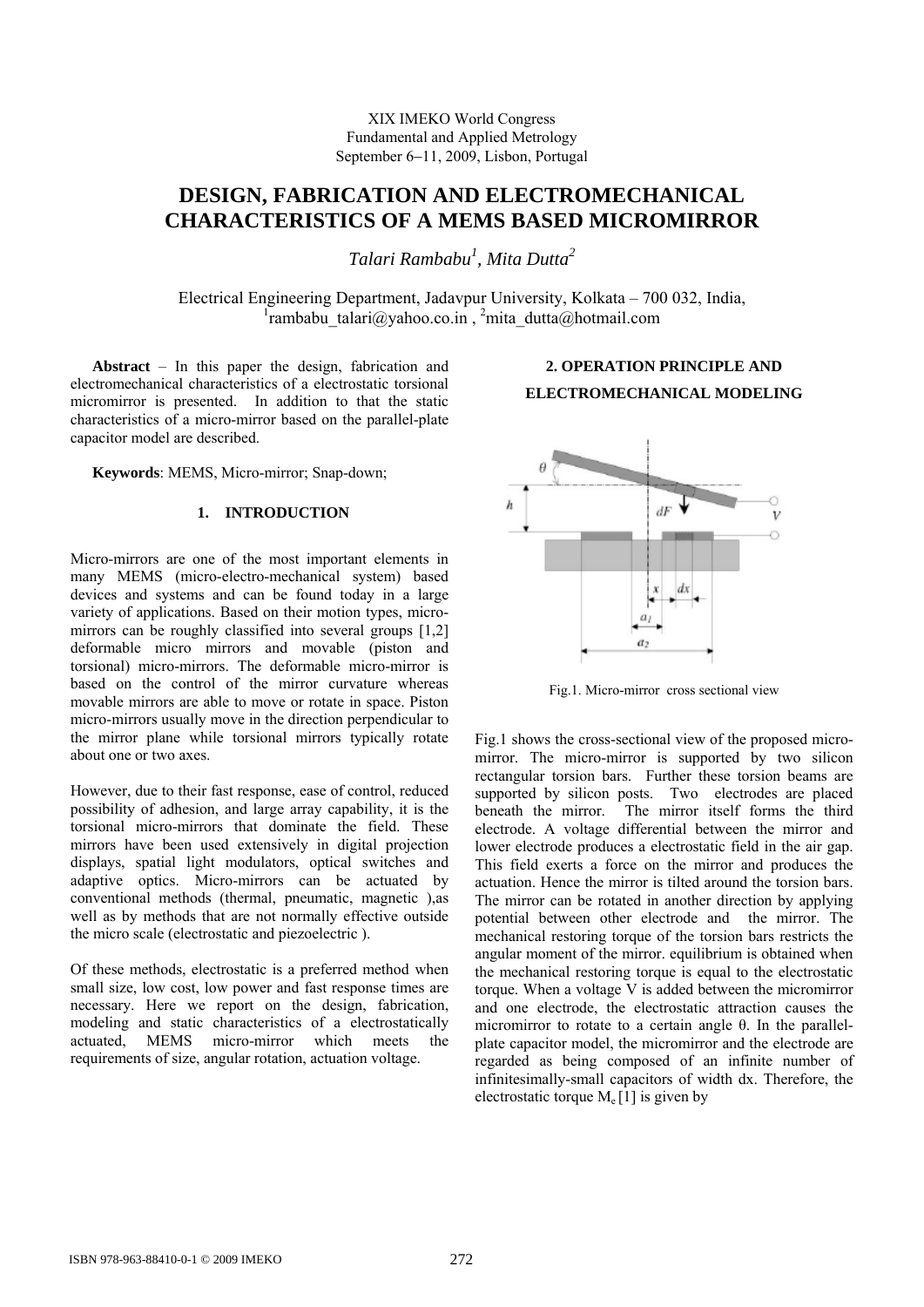$$
M_e = \int_{\frac{\beta a}{2}}^{\frac{\alpha a}{2}} x dF = \int_{\frac{\beta a}{2}}^{\frac{\alpha a}{2}} x \frac{\epsilon V^2}{2(h - x \sin \theta)} L dx
$$

$$
= \frac{\epsilon V^2}{2 \theta_{max}^2 \theta^2} L \left[ \frac{1}{1 - \beta \theta} - \frac{1}{1 - \alpha \theta} \ln \left( \frac{1 - \beta \theta}{1 - \alpha \theta} \right) \right]
$$
(1)

Here L and a represent the length and width of the micro-mirror, respectively. And also  $a1 = \alpha a$ ,  $a2 = \beta a$ , and  $\phi = \frac{\theta}{\theta_{max}}$  Where  $\theta_{max} = \frac{2h}{a}$  represents the maximum rotation angle.

Hence the electrostatic torque is very sensitive to applied voltage. When the micro-mirror is driven to rotate by electrostatic torque, the angular displacement of the torsion beams will generate an elastic recovery torque. Therefore, the micro-mirror becomes steady only when these torques are balanced (i.e. at the static equilibrium condition).

The elastic recovery torque  $M_r$  that is generated by the torsion beam can be expressed as

$$
M_r = S_0 \emptyset
$$
 (2)

where  $S_0$  denotes the stiffness of the torsion beams. At equilibrium,

$$
M_e = M_r \tag{3}
$$

Solving the Eq-3 for voltage V

$$
V = K_0 \left\{ \frac{\varnothing^3}{\left[1/(1-\beta\varnothing) - \left[\frac{1}{1-\alpha\varnothing}\right] + ln\left[\frac{1-\beta\varnothing}{1-\alpha\varnothing}\right]}\right\}^{1/2} \tag{4}
$$

where

$$
K_0 = \left[\frac{2S_{0\theta_{max}^3}}{\epsilon L}\right]^{1/2}
$$

Therefore, the  $V$ - $\phi$  relation is mainly determined by the normalized electrode parameters (represented by α and β) are involved. From this point of view, it can be said that the electrodes determine the behavior of a torsional micromirror.

# *Study of the snap-down effect***:**

As the driving voltage increases the rotation angle increases gradually upto a point after that the rotation is almost instantaneous . This rotation angle is called snap-down angle. The normalized snap down angle  $\phi_0$  can be obtained theoretically by solving  $\frac{dV}{d\phi} = 0$ . Thus the relation between the normalized snap-down angle  $\phi_0$  and the electrodes parameters  $α$  and  $β$  is governed by

$$
\beta \phi_0 = 0.4404 \tag{5}
$$

Substituting eq-5 in eq-4 the maximum driving voltage is obtained as

$$
V_{\text{max}} = 0.6432 K_0 \beta^{-3/2} \tag{6}
$$

# **3. FABRICATION OF MICROMIRROR**

### *3.1 Finite Element Analysis of micromirror*

Finite element analysis (FEA) of micromirror requires the construction of three dimensional structure of micromirror. This 3-D structure can be built by using IntelliSuite's 3D Builder module. This device comprises of four structural layers. The first layer consists of electrodes, the second layer consists of support posts, the third layer consists of support beams, and the fourth layer consists of the mirror body. Mirror segment and electrodes are separated by air gap provided by the posts.

The voltage applied between the mirror segment and the electrodes produces the actuation hence the mirror is displaced though an angle defined by the applied voltage. The four structural layers are constructed in four different levels. Each level height represents the thickness of the corresponding structural layer while fabricating the device. In the first level electrode geometries are drawn, posts are drawn in the second level. In the third level geometry of the support beams is constructed. Mirror segment is drawn in the fourth level. After completion of the drawing, the device appears as shown in the Fig 2.



Fig 2. Electrostatically actuated micro-mirror

# *3.2 Micro-mirror Fabrication*

Micro-mirrors have been fabricated with a process that combines the benefits of both bulk and surfacemicromachining. Electrostatically actuated micromirror comprises of four structural layers . The first layer consists of electrodes, the second layer consists of support posts, the third layer consists of support beams, and the fourth layer consists of the mirror body. Virtual fabrication of

the above device is done by using INTELLISUITE [3] software. The process table for the fabrication of the micromirror is presented below. The masks for the fabrication are created in INTELLIMASK. Fig. 3 shows our proposed MEMS micro-mirror with normalized electrode size  $\beta$ = 0.5.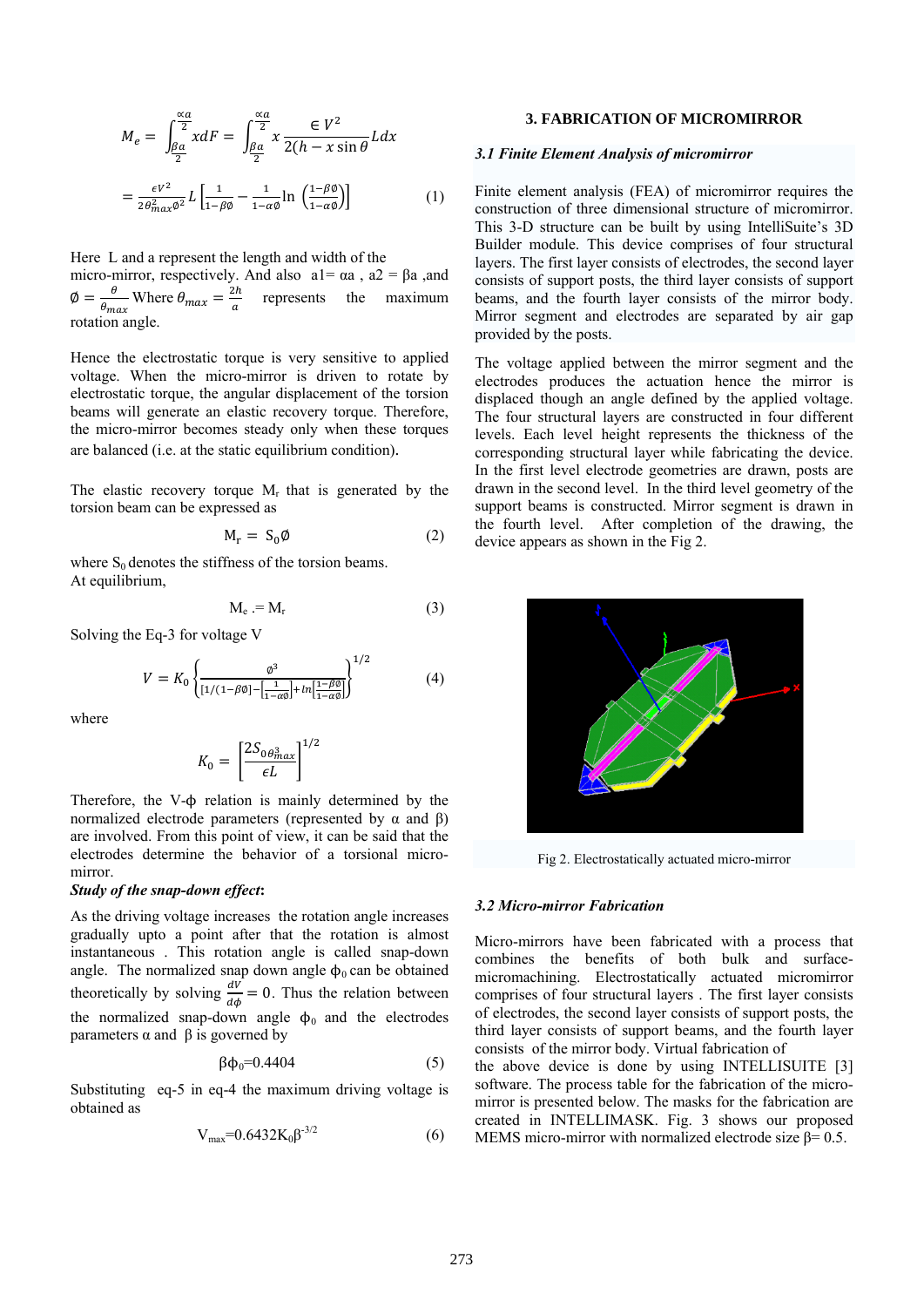#### *Process table:*





Fig. 3. Proposed MEMS micro-mirror (β=0.8)



Fig. 4. Micro-mirror at maximum displacement( $\beta$ =1)

#### **4. RESULTS**

If the voltage applied to electrodes is varied then the displacement of the micro-mirror changes. Fig .5 shows maximum displacement of the micro-mirror. The angular displacement( $\theta$ ) can be plotted against applied voltage(V) and is shown in fig.5. Initially, the required driving voltage increases with rotation angle. However, when the rotation angle reaches a certain value  $\theta_0$ , the required driving voltage reaches its maximum  $V_{\text{max}}$ . This turning point in the curve and the angle are referred to as snap-down point and snap-down angle  $(\theta_0)$  respectively. Thereafter, a smaller voltage is required to maintain the torque equilibrium for positions of larger rotation angle. In fact, this kind of balance is not stable and cannot be maintained. When the micro-mirror rotates beyond  $\theta_0$ , it will rapidly snap-down until its edge touches the substrate. This is the well-known snap-down phenomenon. As a result, after the snap-down point, the V-θ relation will not follow the curve defined by the eq-4. Since the snap-down angle  $\theta_0$  determines the angular range over which the micro-mirror can be smoothly driven, it is an important parameter in applications where the micro-mirror operates in continuous angles (i.e. analog mode), for example, in a laser scanner. Moreover, small snap-down angles can reduce the response time for applications in which torsional micromirror works at on/off states (i.e. digital mode), such as digital projection displays. The maximum driving voltage  $V_{\text{max}}$  is also another important parameter in considering practical usage. Equation(6) is plotted and shown in fig.5. Fig.5 shows that the maximum driving voltage( $V_{\text{max}}$ ) can be reduced by decreasing the electrode width $(\beta)$ . Similarly, equation(7) is plotted as shown in fig.6 and this depicts that the snap-down angle can be varied by changing  $β$ .



Fig. 5. Angular displacement  $(\theta)$  vs applied voltage(v)

It is found From fig.5 that the snap-down angle is 0.054 rad  $(3.09^{\circ})$  at approximately 33 volts.

### *4.1 Effect of variation of normalized electrode width(β)*  and voltage at snap-down( $V_{max}$ ) on normalized snap*down angle(Φ0)*

Variation in normalized snap-down angle( $\Phi_0$ ) with the variation in the normalized electrode width(β)shown in the Fig 6 and from this curve it is observed that as the normalized electrode width(β) increses the normalised rotation angle $(\Phi_0)$  decreases.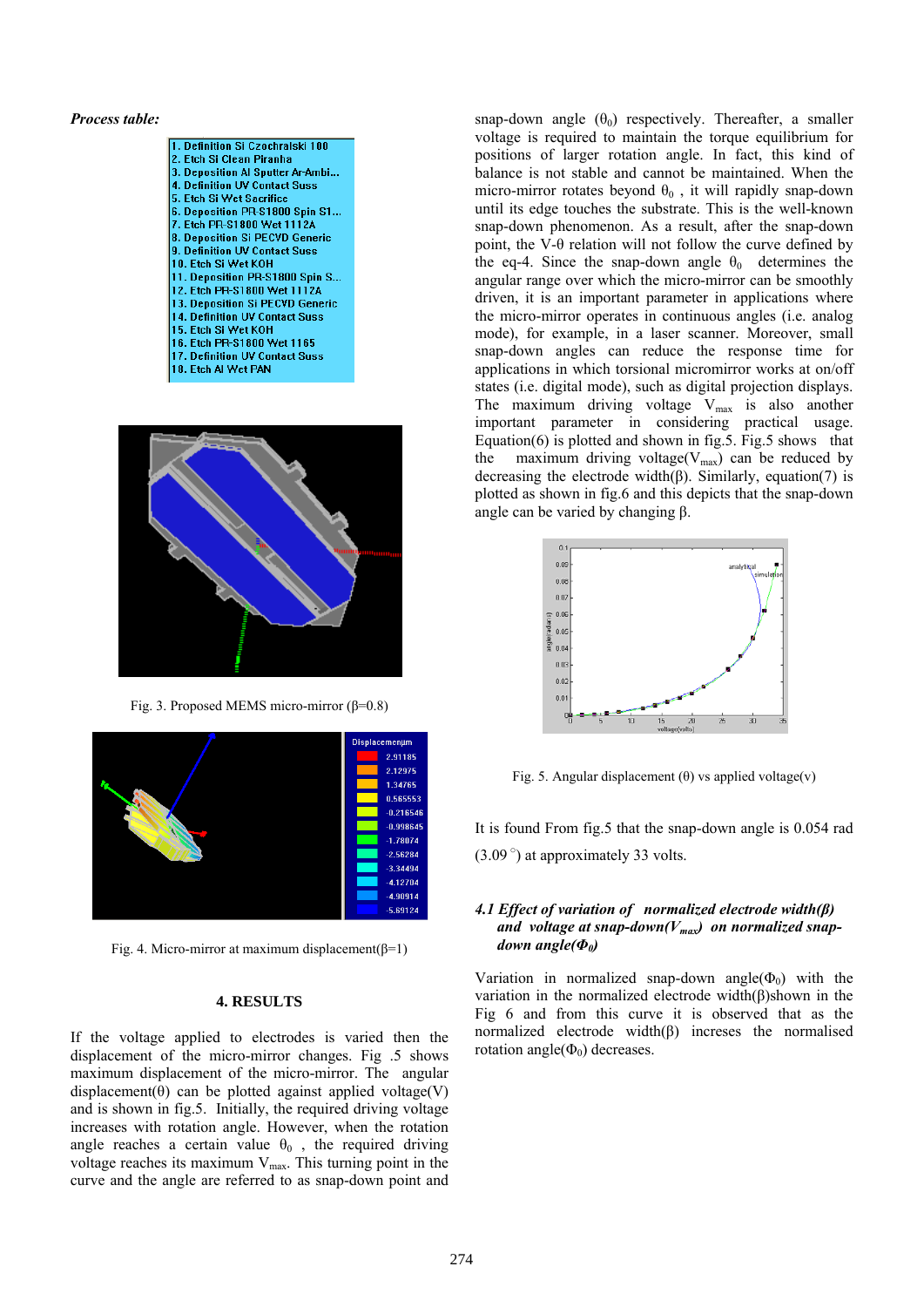

Fig.6. Normalized snap-down angle( $\Phi_0$ ) vs normalized electrode width(β)

The voltage at snap-down  $(V_{\text{max}})$  also varies with the variation in normalized electrode width(β). This variation is plotted in Fig.7. The snap-down voltage decreases with increase in normalized electrode width.



Fig.7. Voltage at snap-down( $V_{max}$ ) vs normalized electrode width $(\beta)$ 

# *4.2 Effect of variation of α and β on normalized rotation angle(Φ0)*

For a particular value of α, as β varies the normalized rotation angle varies. For different values of α different values of normalized snap-down angles are obtained.These results are plotted in the Fig.8. For lower values of  $\alpha$  (less than 0.2) the curves between β and  $Φ_0$  are identical. For vlaues of α greater than 0.2 the curves lies below. That is as α value incresse the normalized snap-down angle( $Φ_0$ ) decreses. In otherwards as the values of  $\alpha$  increses snapdown occurs at small rotation angles.



Fig.8. Effect of variation of 'α' and 'β' on  $\Phi_0$ 

### *4.3 Effect of variation of posts height(h) on angular displacement*

Variation in posts height produces the variation in the air gap between mirror segment and the lower electrodes. If the post height is incresed the electrostatic force decreses in the air gap thereby decresing the angular deflection of micromirror for a particular value of applied voltage. For obtaining large angular deflections the micromirror should have sufficient air gap between the mirror segment and the lower electrodes. This increses the voltage required for producing the required angular deflection. These variations are plotted as shown in Fig. 9.



Fig.9. Angular rotation Vs posts height

# **5. CONCLUSION**

MEMS based micro-mirror has been modeled and fabricated. The electro-mechanical characteristics of the same under static condition has analyzed. Based on this analysis, the snap-down effect has been investigated and the analytical equations (equ.  $(5)$ & $(6)$ )representing the relationships of electrode size with snap-down angle and maximum driving voltage have been obtained. The results obtained through simulation are agreed well with the analytical results.